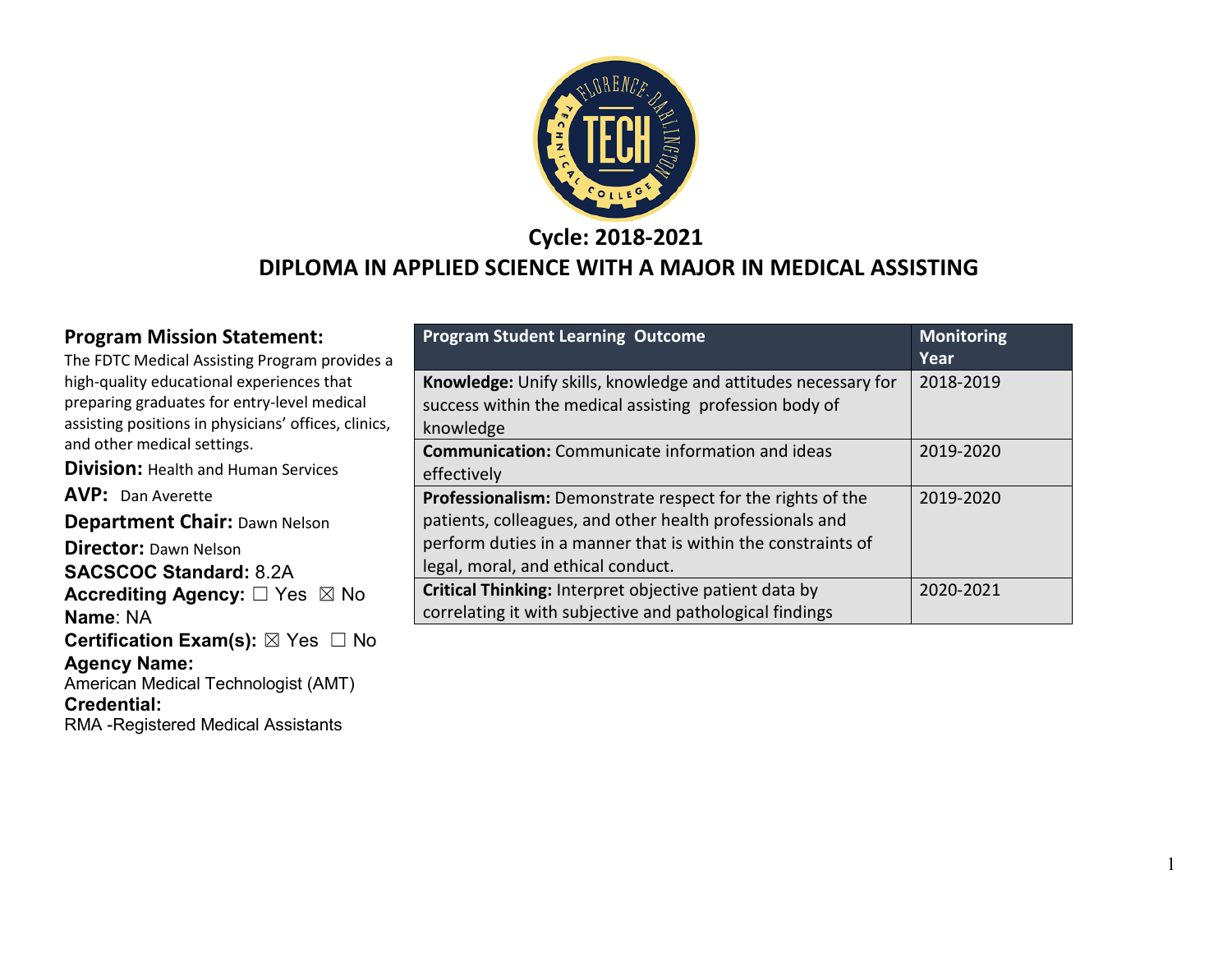| STUDENT EEANNING OUTCOMES FON DAS.MEDU -- 2010-2017                                                                                   |                                                                                      |                                                                                                                                                                                                                                                                                                                                                                |                                                                             |                                                                                                       |                                                                                                                                                                                                                                                                        |                                                                                 |
|---------------------------------------------------------------------------------------------------------------------------------------|--------------------------------------------------------------------------------------|----------------------------------------------------------------------------------------------------------------------------------------------------------------------------------------------------------------------------------------------------------------------------------------------------------------------------------------------------------------|-----------------------------------------------------------------------------|-------------------------------------------------------------------------------------------------------|------------------------------------------------------------------------------------------------------------------------------------------------------------------------------------------------------------------------------------------------------------------------|---------------------------------------------------------------------------------|
| A. Student                                                                                                                            | <b>B.</b> What                                                                       | C. Methods for                                                                                                                                                                                                                                                                                                                                                 | <b>D. Expected Level</b>                                                    | <b>E. Data Collection F. Results</b>                                                                  |                                                                                                                                                                                                                                                                        | <b>G. Plan For Improvement</b>                                                  |
| Learning                                                                                                                              | courses                                                                              | <b>Outcomes</b>                                                                                                                                                                                                                                                                                                                                                | of Program                                                                  |                                                                                                       |                                                                                                                                                                                                                                                                        |                                                                                 |
| <b>Outcomes</b>                                                                                                                       | are SLOs                                                                             | <b>Assessment</b>                                                                                                                                                                                                                                                                                                                                              | <b>Performance</b>                                                          |                                                                                                       |                                                                                                                                                                                                                                                                        |                                                                                 |
|                                                                                                                                       | <b>Assessed</b>                                                                      |                                                                                                                                                                                                                                                                                                                                                                |                                                                             |                                                                                                       |                                                                                                                                                                                                                                                                        |                                                                                 |
| What should the<br>graduates of your<br>program be able to<br>do?                                                                     | Where do<br>you see<br>evidence<br>that the<br>student<br>can do<br>these<br>things? | How does your<br>program evaluate<br>student/graduate<br>skills/abilities?                                                                                                                                                                                                                                                                                     | What is the expected<br>level of student<br>performance for the<br>program? | How and when will<br>you collect the data<br>needed to evaluate<br>the performance of<br>the program? | What are the<br>results of the<br>evaluation?<br><b>NOTE: include</b><br>student ratio with<br>all results.                                                                                                                                                            | How will you use this information<br>to improve the program.                    |
| Unify skills, knowledge<br>and attitudes<br>necessary for success<br>within the medical<br>assisting profession<br>body of knowledge. | <b>MED 113</b><br>Basic<br>Medical<br>Lab<br>Techniques                              | Artifacts used for<br>this SLO are a<br>combination of<br>didactic and<br>psychomotor<br>testing events. This<br>module is on<br>infection control<br>and safety. Student<br>averages were used<br>for the following<br>assessments:<br>Module written<br>exam; Bloodborne<br>Pathogen Quiz and<br><b>Personal Protective</b><br>Equipment (PPE)<br>check-off. | 85% of the students<br>will receive 77% or<br>higher.                       | Spring 2018                                                                                           | 11 out of the 12<br>students received<br>a 77% or higher on<br>the artifacts<br>chosen for this<br>assessment<br>$(91.2\%)$ .<br>The lowest score<br>for this artifact<br>was 74.2% and the<br>highest was 98.2%.<br>The cohort<br>average for this<br>event was 84.7% | The expected level of learning was<br>met. Will continue to use<br>performance. |

## **STUDENT LEARNING OUTCOMES FOR DAS MEDC -- 2018-2010**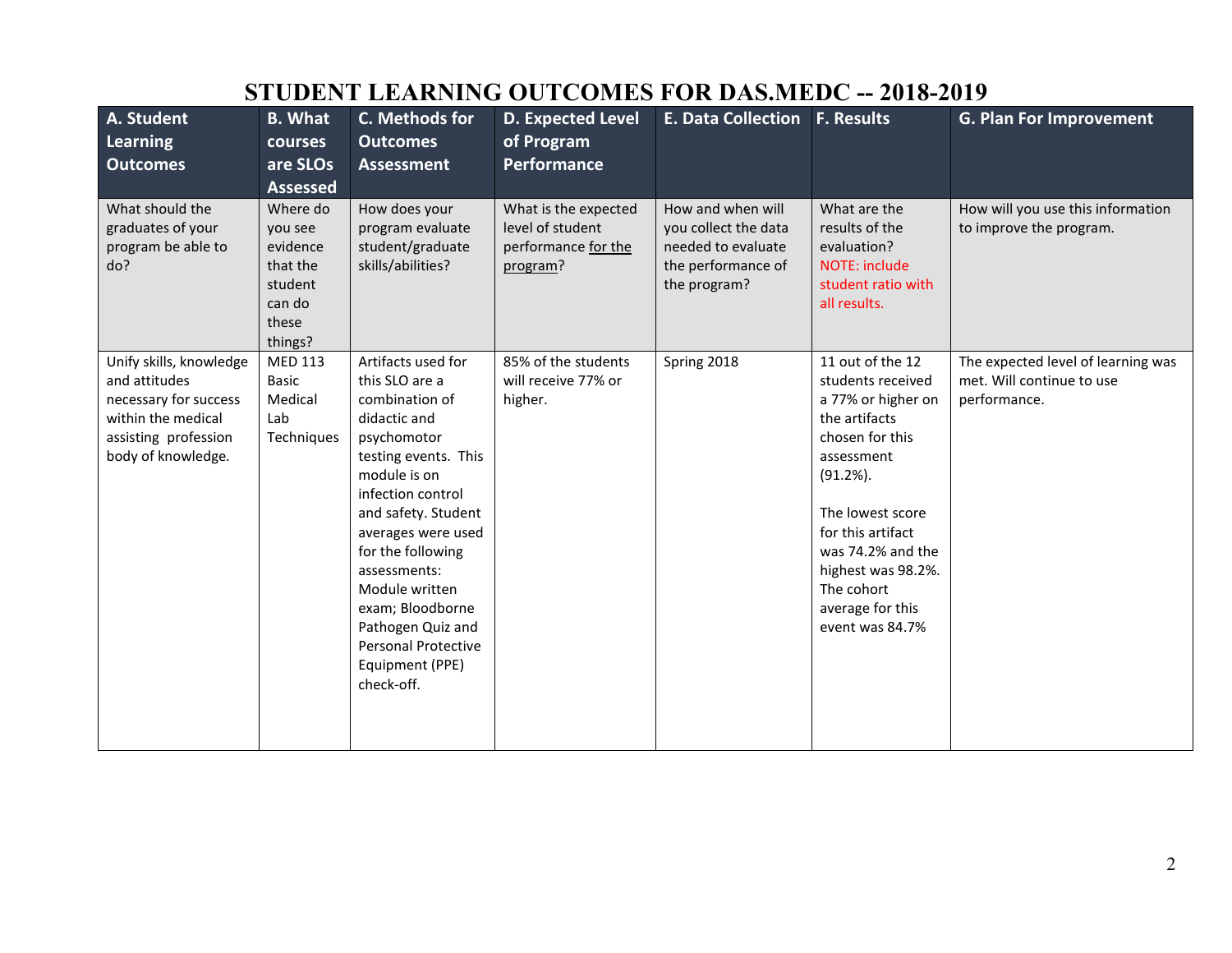## **STUDENT LEARNING OUTCOMES FOR DAS.MEDC -- 2018-2019**

| A. Student<br>Learning<br><b>Outcomes</b>                                                                                                              | <b>B.</b> What<br>courses are<br><b>SLOs</b><br><b>Assessed</b>                | C. Methods for<br><b>Outcomes</b><br><b>Assessment</b>                         | <b>D. Expected Level</b><br>of Program<br>Performance                       | E. Data<br><b>Collection</b>                                                                          | <b>F. Results</b>                                                                                                                                                                                                                                                      | <b>G. Plan For Improvement</b>                                                  |
|--------------------------------------------------------------------------------------------------------------------------------------------------------|--------------------------------------------------------------------------------|--------------------------------------------------------------------------------|-----------------------------------------------------------------------------|-------------------------------------------------------------------------------------------------------|------------------------------------------------------------------------------------------------------------------------------------------------------------------------------------------------------------------------------------------------------------------------|---------------------------------------------------------------------------------|
| What should the<br>graduates of your<br>program be able to<br>do?                                                                                      | Where do you<br>see evidence<br>that the<br>student can<br>do these<br>things? | How does your<br>program evaluate<br>student/graduate<br>skills/abilities?     | What is the expected<br>level of student<br>performance for the<br>program? | How and when will<br>you collect the data<br>needed to evaluate<br>the performance of<br>the program? | What are the<br>results of the<br>evaluation?<br>NOTE: include<br>student ratio with<br>all results.                                                                                                                                                                   | How will you use this information<br>to improve the program                     |
| Knowledge:<br>Unify skills,<br>knowledge and<br>attitudes necessary<br>for success within the<br>medical assisting<br>profession body of<br>knowledge. | <b>AHS 121</b><br><b>Basic</b><br>Pharmacology                                 | Artifacts used for<br>this SLO are the<br>average of the four<br>module exams. | 85% of the students<br>will receive 77% or<br>higher.                       | Spring 2018                                                                                           | 11 out of the 12<br>students received<br>a 77% or higher on<br>the artifacts<br>chosen for this<br>assessment<br>$(85.6\%).$<br>The lowest score<br>for this artifact<br>was 71.8% and the<br>highest was 98.2%.<br>The cohort<br>average for this<br>event was 85.6.% | The expected level of learning was<br>met. Will continue to use<br>performance. |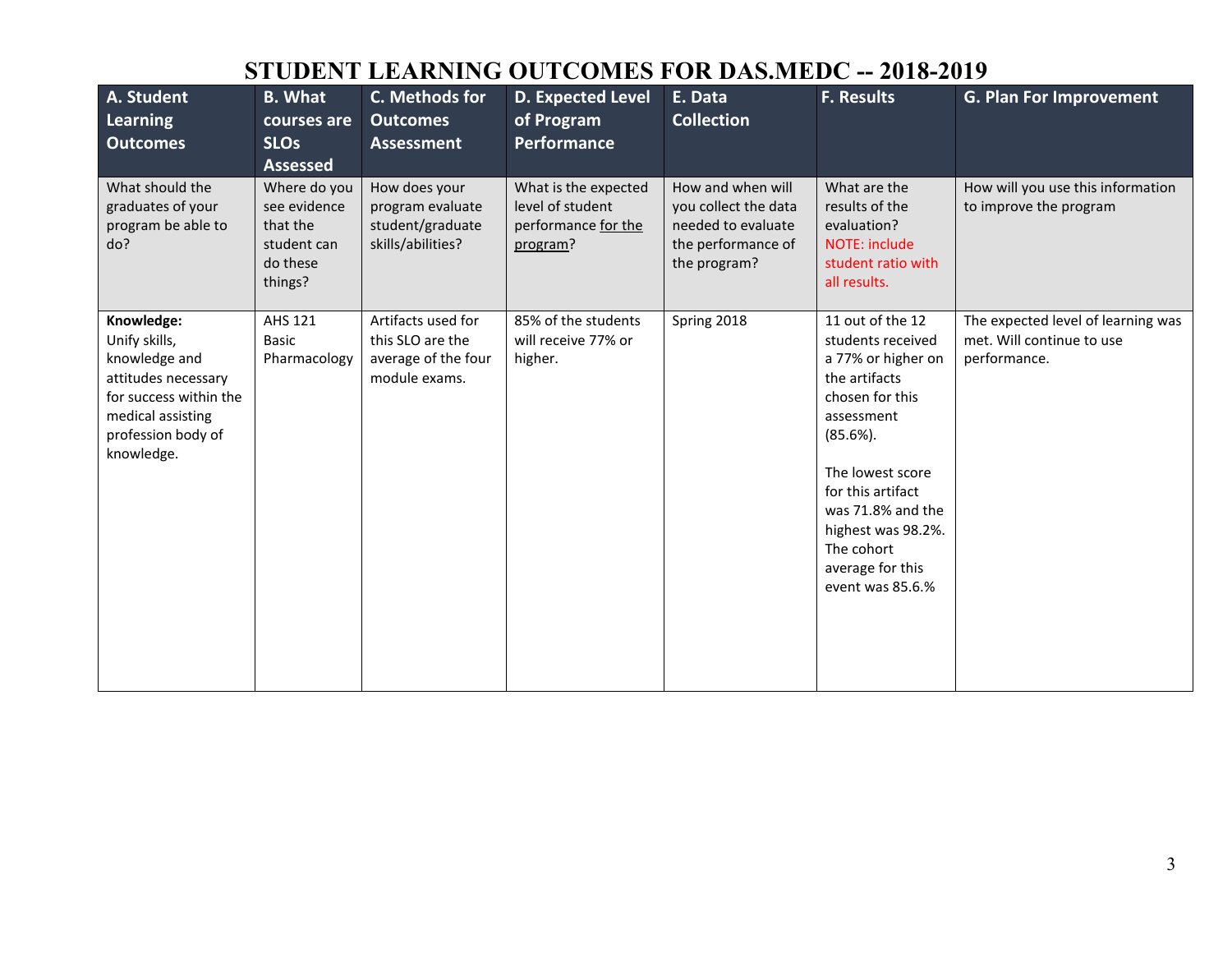| A. Student<br>Learning<br><b>Outcomes</b>                              | <b>B.</b> What<br>courses<br>are SLOs<br><b>Assessed</b>                                                          | C. Methods for<br><b>Outcomes</b><br><b>Assessment</b>                                                                                                                                                                           | <b>D. Expected Level</b><br>of Program<br><b>Performance</b>                | <b>E. Data Collection F. Results</b>                                                                  |                                                                                                                             | <b>G. Plan For Improvement</b>                                                                                                                                                                                                                                                                                                                                                                                                             |
|------------------------------------------------------------------------|-------------------------------------------------------------------------------------------------------------------|----------------------------------------------------------------------------------------------------------------------------------------------------------------------------------------------------------------------------------|-----------------------------------------------------------------------------|-------------------------------------------------------------------------------------------------------|-----------------------------------------------------------------------------------------------------------------------------|--------------------------------------------------------------------------------------------------------------------------------------------------------------------------------------------------------------------------------------------------------------------------------------------------------------------------------------------------------------------------------------------------------------------------------------------|
| What should the<br>graduates of your<br>program be able to<br>do?      | Where do<br>you see<br>evidence<br>that the<br>student can<br>do these<br>things?                                 | How does your<br>program evaluate<br>student/graduate<br>skills/abilities?                                                                                                                                                       | What is the expected<br>level of student<br>performance for the<br>program? | How and when will<br>you collect the data<br>needed to evaluate<br>the performance of<br>the program? | What are the<br>results of the<br>evaluation?<br><b>NOTE: include</b><br>student ratio with<br>all results.                 | How will you use this information<br>to improve the program                                                                                                                                                                                                                                                                                                                                                                                |
| Communication:<br>Communicate<br>information and<br>ideas effectively. | <b>MED 158</b><br>Medical<br>Assisting<br>Clinical<br>Experience<br><b>HIM 135</b>                                | Artifacts used for<br>this SLO are the<br>communication<br>components of the<br><b>MED Clinical</b><br>Evaluation Tool.<br>Artifact used for                                                                                     | 85% of the students<br>will receive 77% or<br>higher.                       | Fall 2019                                                                                             | 8 out of the 8<br>students received<br>a 77% or higher on<br>the artifacts<br>chosen for this<br>assessment<br>$(88.5\%)$ . | The expected level of learning was<br>met. However, this was the first<br>time this clinical evaluation tool<br>was used. The communication<br>component of the tool has five key<br>categories with several<br>subcategories. Clinical preceptors<br>left several subcategories<br>ungraded. We have revised this<br>component by eliminating most of<br>the subcategories. Faculty feel this<br>will lead to more meaningful<br>grading. |
|                                                                        | Medical<br>Pathology-<br>This is a<br>shared class<br>with the<br>Health<br>Information<br>Management<br>Program. | this SLO is the Rare<br><b>Disease PowerPoint</b><br>presentation<br>project. This<br>assignment has a<br>rubric embedded<br>into the Learning<br>Management<br>System. Students<br>are required to<br>provide voice over<br>PP. | 85% of the students<br>will receive 77% or<br>higher.                       | <b>Fall 2020</b>                                                                                      | 12 out of the 14<br>students received<br>a 77% or higher on<br>the artifact chosen<br>for this assessment<br>(85.7%)        | The expected level of learning was<br>met. However, out of the 11<br>criterion evaluated only two were<br>recorded as a low score. The first is<br>rehearsal; 4/12 (33.3%). The<br>second is grammar 3/12 (25%).<br>Faculty plan to use a peer review<br>process to improve criterion<br>scores.                                                                                                                                           |

# **STUDENT LEARNING OUTCOMES FOR DAS.MEDC – 2019-2020**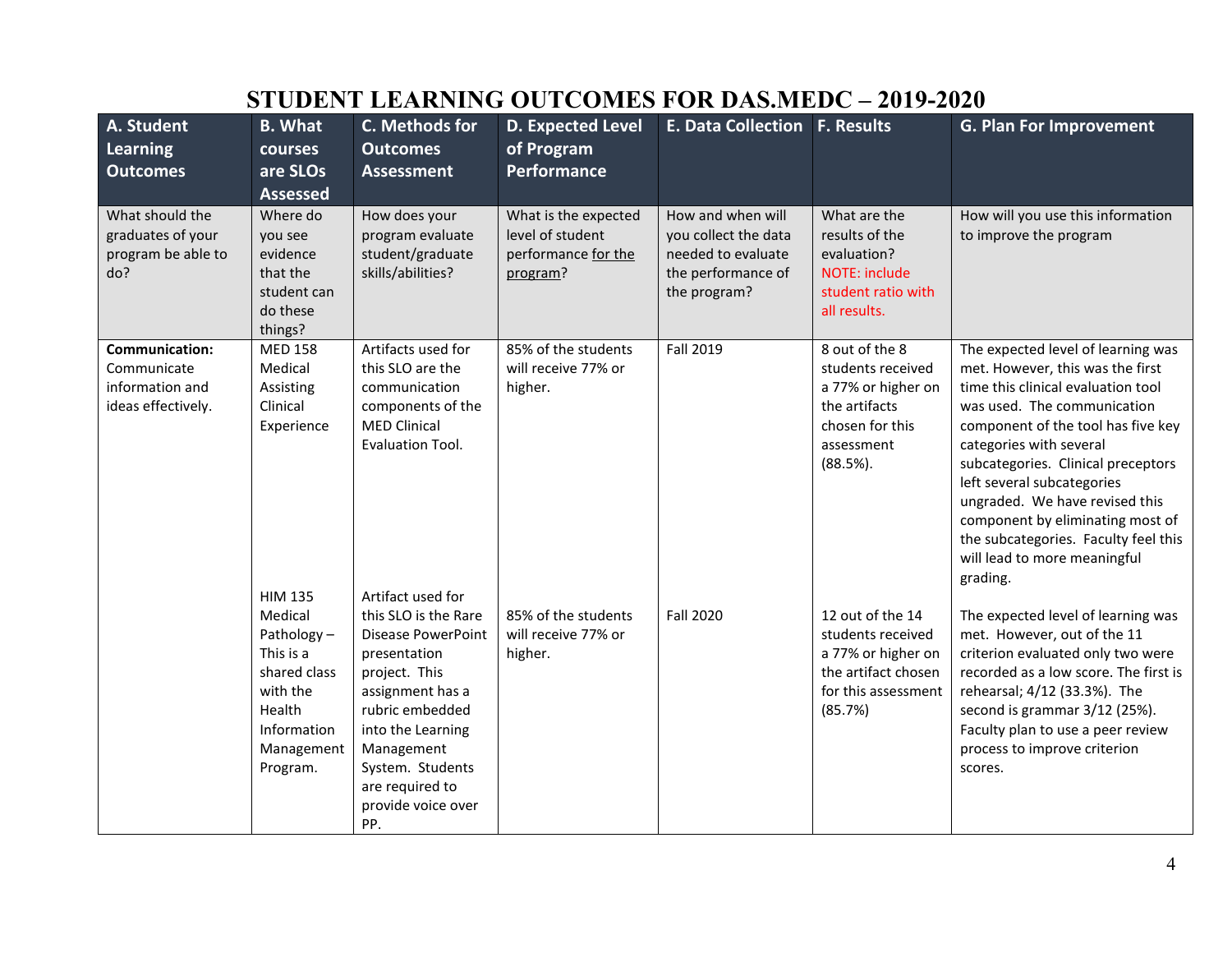| <b>STUDENT LEARNING OUTCOMES FOR DAS.MEDC - 2020-2021</b>                                                                                                                                                                                                  |                                                                                |                                                                                                                                      |                                                                             |                                                                                                       |                                                                                                                      |                                                                                                                                                                                                                                                                                                                                                                                                                                             |
|------------------------------------------------------------------------------------------------------------------------------------------------------------------------------------------------------------------------------------------------------------|--------------------------------------------------------------------------------|--------------------------------------------------------------------------------------------------------------------------------------|-----------------------------------------------------------------------------|-------------------------------------------------------------------------------------------------------|----------------------------------------------------------------------------------------------------------------------|---------------------------------------------------------------------------------------------------------------------------------------------------------------------------------------------------------------------------------------------------------------------------------------------------------------------------------------------------------------------------------------------------------------------------------------------|
| A. Student<br><b>Learning</b><br><b>Outcomes</b>                                                                                                                                                                                                           | <b>B.</b> What<br>courses are<br><b>SLOs</b><br><b>Assessed</b>                | C. Methods for<br><b>Outcomes</b><br><b>Assessment</b>                                                                               | D. Expected Level<br>of Program<br>Performance                              | E. Data<br><b>Collection</b>                                                                          | <b>F. Results</b>                                                                                                    | <b>G. Plan For Improvement</b>                                                                                                                                                                                                                                                                                                                                                                                                              |
| What should the<br>graduates of your<br>program be able to<br>do?                                                                                                                                                                                          | Where do you<br>see evidence<br>that the<br>student can<br>do these<br>things? | How does your<br>program evaluate<br>student/graduate<br>skills/abilities?                                                           | What is the expected<br>level of student<br>performance for the<br>program? | How and when will<br>you collect the data<br>needed to evaluate<br>the performance of<br>the program? | What are the<br>results of the<br>evaluation?<br>NOTE: include<br>student ratio with<br>all results.                 | How will you use this information<br>to improve the program                                                                                                                                                                                                                                                                                                                                                                                 |
| <b>Critical Thinking:</b><br>Demonstrate respect<br>for the rights of the<br>patients, colleagues,<br>and other health<br>professionals and<br>perform duties in a<br>manner that is within<br>the constraints of<br>legal, moral, and<br>ethical conduct. | <b>MED 131</b><br>Administrative<br>Skills of the<br><b>Medical Office</b>     | Artifacts used for<br>this SLO are the<br>cohort average of<br>Module I exam,<br>and three topic<br>specific SIM Chart<br>Exercises. | 85% of the students<br>will receive 77% or<br>higher.                       | <b>Fall 2020</b>                                                                                      | 14 out of 14<br>students received<br>a 77% or higher on<br>the chosen<br>artifacts for this<br>assignment<br>(86.9%) | The expected level of learning was<br>met. However, the SIM Chart<br>application is a new software<br>implemented this semester.<br>There was a considerable learning<br>curve for students and faculty.<br>The SIM Chart simulation offers an<br><b>Electronic Medical Record and</b><br><b>Office Management System</b><br>providing a powerful learning tool<br>for students. Faculty plan to<br>deploy it across the MED<br>curriculum. |

#### 5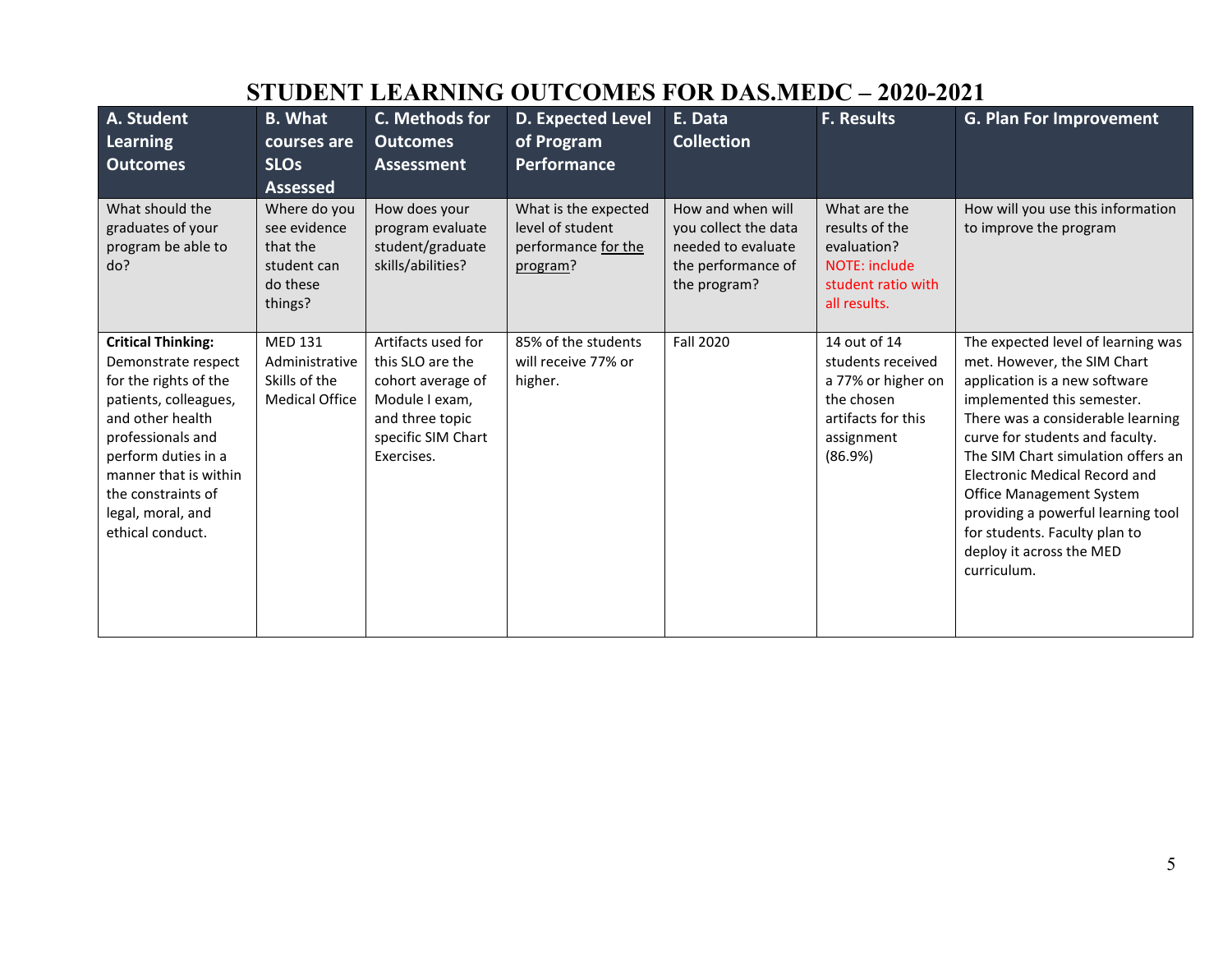# **STUDENT LEARNING OUTCOMES FOR DAS.MEDC – 2020-2021**

| A. Student<br><b>Learning</b><br><b>Outcomes</b>                                                                                       | <b>B.</b> What<br>courses are<br><b>SLOs</b><br><b>Assessed</b>                | C. Methods for<br><b>Outcomes</b><br><b>Assessment</b>                                                                  | <b>D. Expected Level</b><br>of Program<br>Performance                       | E. Data<br><b>Collection</b>                                                                          | <b>F. Results</b>                                                                                                                                                             | <b>G. Plan For Improvement</b>                                                                                                                                                                                                                                                                                                                                                                                                                                                                                                             |
|----------------------------------------------------------------------------------------------------------------------------------------|--------------------------------------------------------------------------------|-------------------------------------------------------------------------------------------------------------------------|-----------------------------------------------------------------------------|-------------------------------------------------------------------------------------------------------|-------------------------------------------------------------------------------------------------------------------------------------------------------------------------------|--------------------------------------------------------------------------------------------------------------------------------------------------------------------------------------------------------------------------------------------------------------------------------------------------------------------------------------------------------------------------------------------------------------------------------------------------------------------------------------------------------------------------------------------|
| What should the<br>graduates of your<br>program be able to<br>do?                                                                      | Where do you<br>see evidence<br>that the<br>student can<br>do these<br>things? | How does your<br>program evaluate<br>student/graduate<br>skills/abilities?                                              | What is the expected<br>level of student<br>performance for the<br>program? | How and when will<br>you collect the data<br>needed to evaluate<br>the performance of<br>the program? | What are the<br>results of the<br>evaluation?<br><b>NOTE: include</b><br>student ratio with<br>all results.                                                                   | How will you use this information<br>to improve the program                                                                                                                                                                                                                                                                                                                                                                                                                                                                                |
| <b>Critical Thinking:</b><br>Interpret objective<br>patient data by<br>correlating it with<br>subjective and<br>pathological findings. | MED 141-<br><b>Medical Office</b><br>Clinical Skills I                         | Artifacts used for<br>this SLO are the<br>cohort average of<br>Module I- III exams<br>and the cumulative<br>final exam. | 85% of the students<br>will receive 77% or<br>higher.                       | <b>Fall 2020</b>                                                                                      | 9 out of 14<br>students received<br>a 77% or higher on<br>the chosen<br>artifacts for this<br>assignment. The<br>cohort average<br>was (79.8%)<br>10 out of 13                | The expected level of learning was<br>not met. This course was greatly<br>affected by a COVID quarantine.<br>The clinical instructor for the lab<br>portion of the course was out for<br>28 days during the last seven<br>weeks of the term. This was a<br>major disruption of learning. We<br>had a substitute instructor but it<br>was not the same and students<br>got behind on psychomotor skills.<br>Faculty were not pleased with the<br>artifacts and want to bring in case<br>study analysis for this course for<br>fall of 2021. |
|                                                                                                                                        | MED 114-<br>Medical<br>Assisting<br>Clinical<br>Procedures                     | Artifact used for<br>this PSLO is the<br>Module III exam<br>and lab quiz on<br>Medication<br>Administration.            | 85% of the students<br>will receive 77% or<br>higher.                       | Spring 2021                                                                                           | students received<br>77% or higher on<br>Module III exam<br>(77%), and 10 out<br>of 13 students<br>received 77% our<br>higher on Lab Quiz.<br>The cohort<br>average was 84.7% | The expected level of learning was<br>met. Will continue to use<br>performance.                                                                                                                                                                                                                                                                                                                                                                                                                                                            |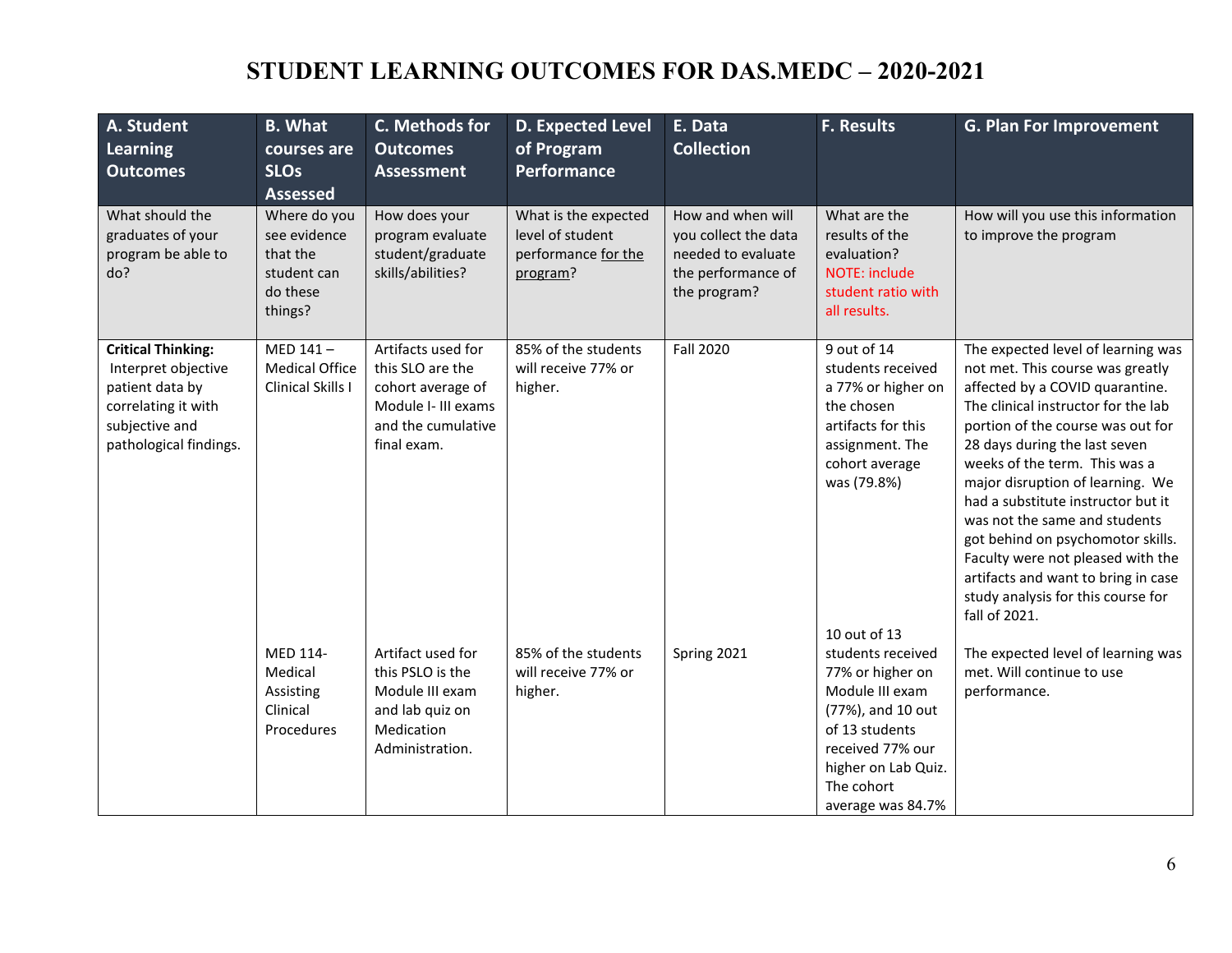### **CONTINUOUS STUDENT IMPROVEMENT**

#### **This Cycle's Results and Comparison to Last Cycle's and Recommended Actions:**

The Medical Assisting Programs PSLOs were assessed last cycle—the significant recommendation was moving forward with taking the Medical Assisting Program to a diploma status. The transition to a diploma identified two weaknesses. One, the clinical skills class, MED 114 (3-3-4), was very heavy in didactic and psychomotor requirements, and students had difficulty with mastering all required skills in a single semester. Two, the curriculum had no way for the students to experience an electronic Office Management System. Most of our service area practitioners are paperless utilize an electronic medical record (EMR). Faculty believed improving these two weaknesses would lead to better prepared graduates and stronger certification pass rates. The clinical skills class was the most critical of the two and we began revising the curriculum to address this problem.

The MED certificate program was already at 38 credit hours which was almost the maximum for a certificate. The only way to meet the needs of our clinical affiliates was to move to a Diploma program. In the fall of 2017 paperwork was submitted to State Technical College System for the approval of a Diploma program. We also required approval for the diploma from the Department of Education for financial aid awards. We had all approvals by November of 2018. The new curriculum had two new classes: MED 141- Medical Office Clinical Skills I ( 1-3-2 ) and MED 131 Administrative Skills of the Medical Office (2-0-2). This expanded our clinical skill class time from 3 hours of instruction and 3 hours of lab to 4 hours of instruction and 6 hours of clinical lab skills practice. We started the first cohort of Diploma program in Spring of 2019.

Faculty reviewed previous program persistence data and determined the anatomy & physiology course BIO 112 failures was a barrier to student success. To accommodate the newly expanded curriculum and minimize the effect of the A&P failures we made BIO 112 and AHS 102 (Medical terminology) prerequisites for the program. The use of prerequisites has improved the fall to spring persistence numbers. We implemented the use of a simulated Medical Office Management system in Fall of 2020 using a product called SIM Chart in the new MED 131 class.

The first diploma cohort was very successful all eight graduates are employed. Seven of the eight have taken the Registered Medical Assistant (RMA) certification exam and all have passed (100%). One graduate elected to not take the RMA exam. However, this student is working in medical office at the front desk and RMA certification is not required. Because of the diploma program delay, we only had two complete cohorts graduate in the current 2018-2021 cycle. The last cohort of the certificate program started in Fall of 2017 and graduated in summer of 2018. The first Diploma cohort stated in Spring of 2019 and graduated in Fall of 2019. Our current cohort started in Fall of 2020 and will graduate in Summer of 2021.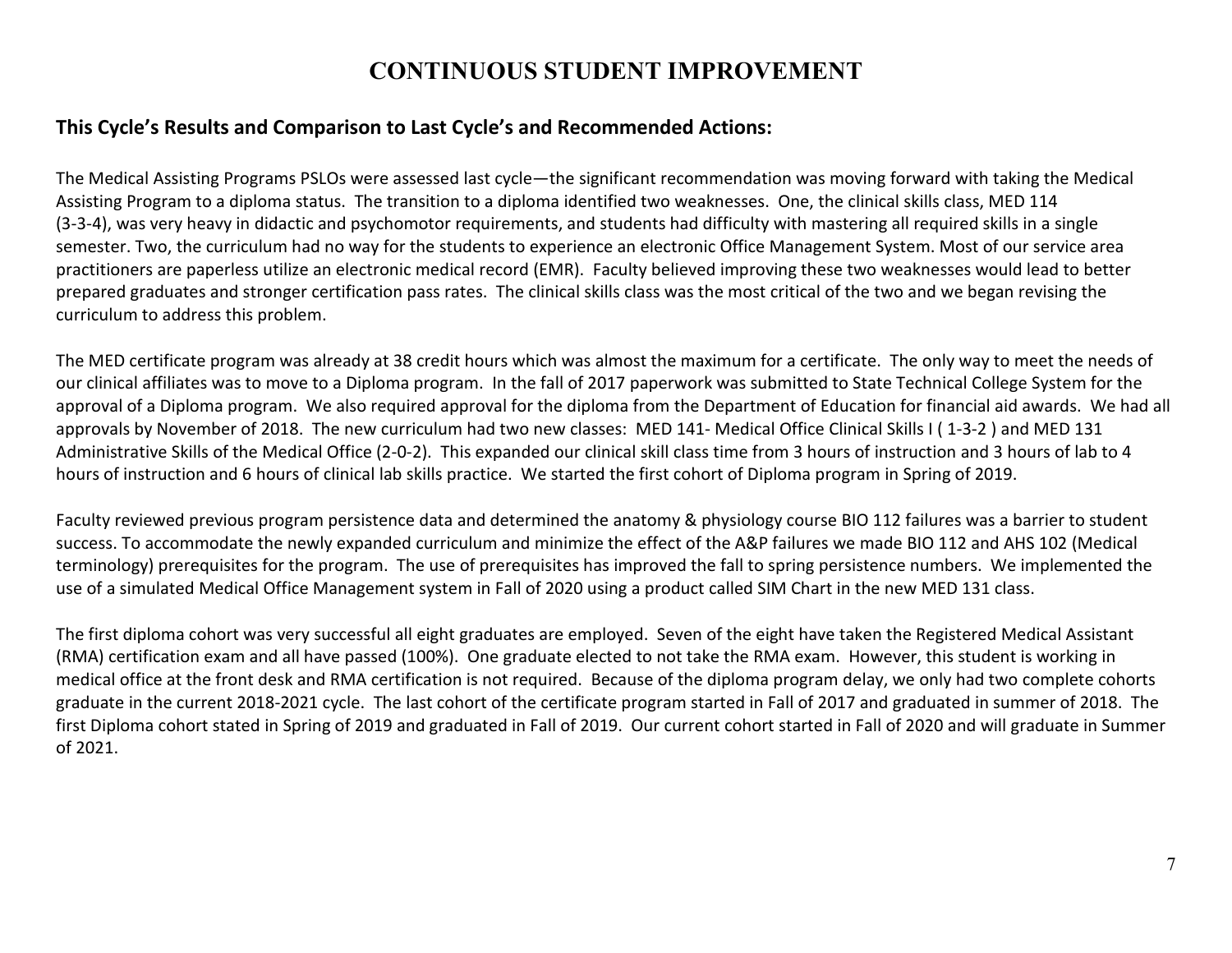### **PROGRAM VITAL STATISCS**

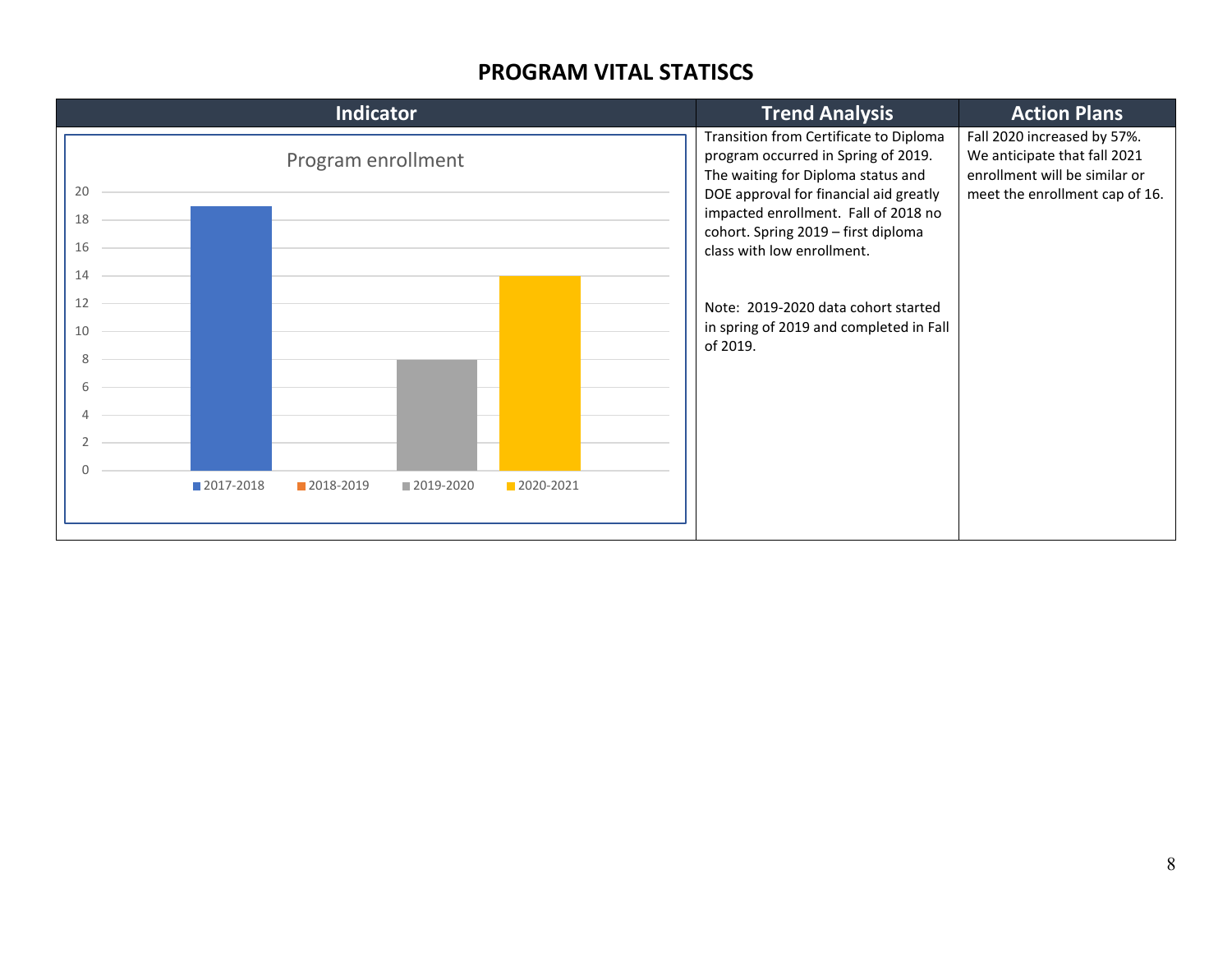| <b>Indicator</b>                                                                                               | <b>Trend Analysis</b>                                                                                                                                                                                                                                                                                                                                                                                                                                                                                     | <b>Action Plans</b>                                                                                                  |
|----------------------------------------------------------------------------------------------------------------|-----------------------------------------------------------------------------------------------------------------------------------------------------------------------------------------------------------------------------------------------------------------------------------------------------------------------------------------------------------------------------------------------------------------------------------------------------------------------------------------------------------|----------------------------------------------------------------------------------------------------------------------|
| <b>Fall to Spring Persistance</b><br>100%<br>90%<br>80%<br>70%<br>60%<br>50%<br>40%<br>30%<br>20%<br>10%<br>0% | Fall to spring persistence<br>was impacted greatly by BIO 112<br>failures in fall of 2017. Four students<br>failed BIO 112 and or MED 114 in the<br>fall of 2017. Two students failed MED<br>114 and one student passed fall 2017<br>but financial reasons would not allow<br>her to return to school in spring 2018.<br>The program lost total of 7 students.<br>This was higher than normal. Usually,<br>it was 2-3 students and could be<br>attributed to BIO 112 and MED 114 in<br>the same semester. | The use of prerequisites (BIO<br>112 and AHS 102) was very<br>successful in improving fall to<br>spring persistence. |
| 2017-2018<br>2018-2019<br>2020-2021<br>2019-2020                                                               |                                                                                                                                                                                                                                                                                                                                                                                                                                                                                                           |                                                                                                                      |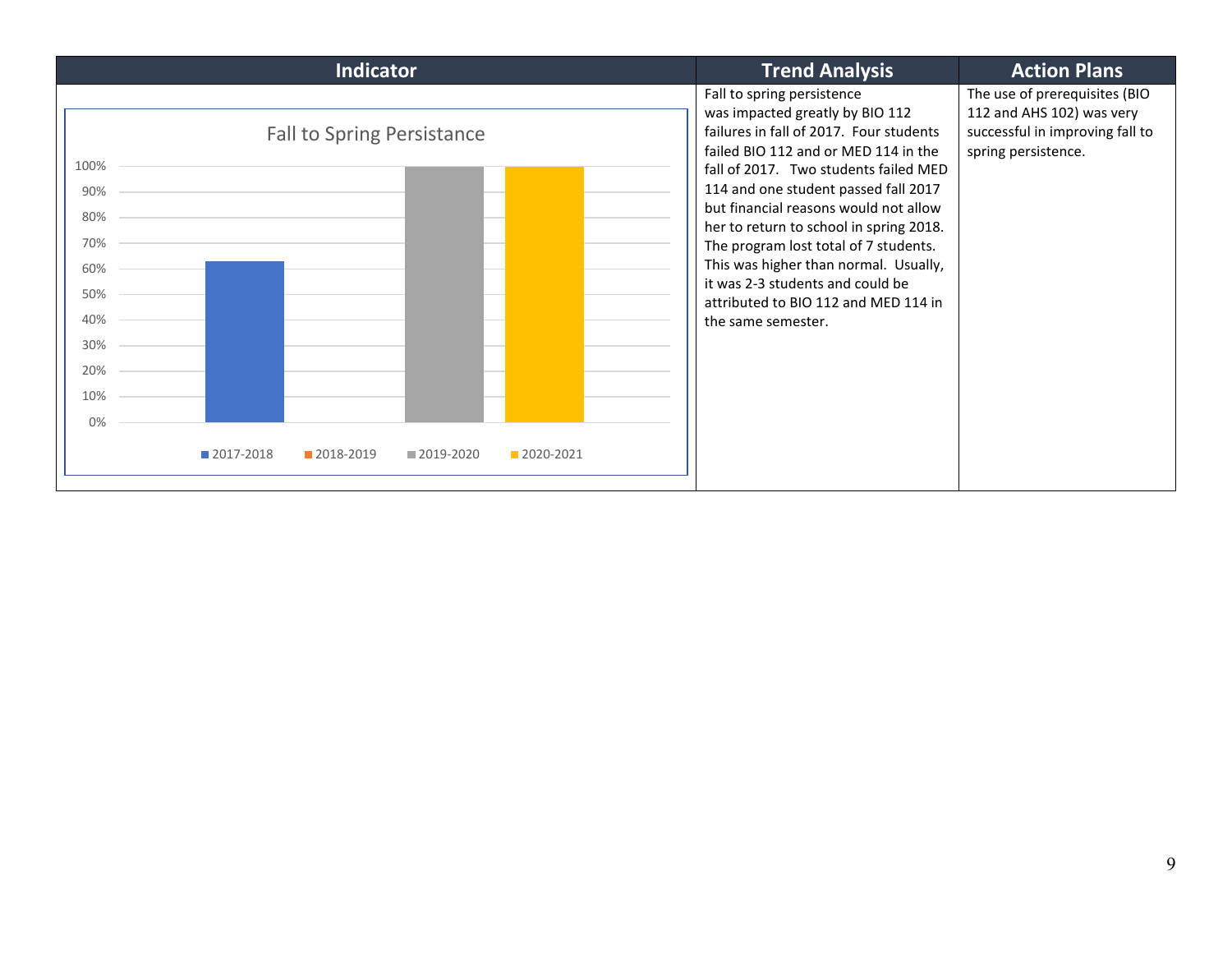| <b>Indicator</b>                                   | <b>Trend Analysis</b>                                                                                                                                 | <b>Action Plans</b>                                                                                                            |
|----------------------------------------------------|-------------------------------------------------------------------------------------------------------------------------------------------------------|--------------------------------------------------------------------------------------------------------------------------------|
| <b>Graduation rates</b><br>100%                    | Fall to spring persistence had an effect<br>on the graduation rate of 2018 for<br>reasons noted above. The use of<br>prerequisites has led to greater | This first cohort was a close-<br>knit group. They were able to<br>develop a strong collaborative<br>learning environment. The |
| 90%                                                | student success.                                                                                                                                      | faculty hope to facilitate this<br>same collaborative relationship                                                             |
| 80%<br>70%                                         | 2021 Graduation rate 10/14 (71.4%)<br>was impacted by the pandemic. The                                                                               | with future cohorts.                                                                                                           |
| 60%                                                | MED cohort was fortunate being able<br>to hold face-to-face course work more                                                                          | Pandemic did impact this                                                                                                       |
| 50%<br>40%                                         | frequently than some of the other<br>programs. However, the pandemic                                                                                  | cohort, but not as seriously as<br>other programs. MED 141                                                                     |
| 30%                                                | did impact student success.                                                                                                                           | skills class was the one most<br>impacted by a 28 -ay                                                                          |
| 20%<br>10%                                         | One out of the four students decided<br>that MED was not what she wanted to                                                                           | quarantine of the instructor.                                                                                                  |
| 0%                                                 | do and withdrew in spring of 2021.<br>The remaining three had a heavy                                                                                 | We are looking forward to fall<br>of 2021 and a new cohort of                                                                  |
| 2017-2018<br>2018-2019<br>■ 2019-2020<br>2020-2021 | course load as a result of the<br>pandemic. We allowed these students                                                                                 | students.                                                                                                                      |
|                                                    | to carry general education courses<br>into the next semester if they were                                                                             |                                                                                                                                |
|                                                    | unsuccessful. These students were not<br>successful managing the course load                                                                          |                                                                                                                                |
|                                                    | and online formats. Two of the three<br>plan to return.                                                                                               |                                                                                                                                |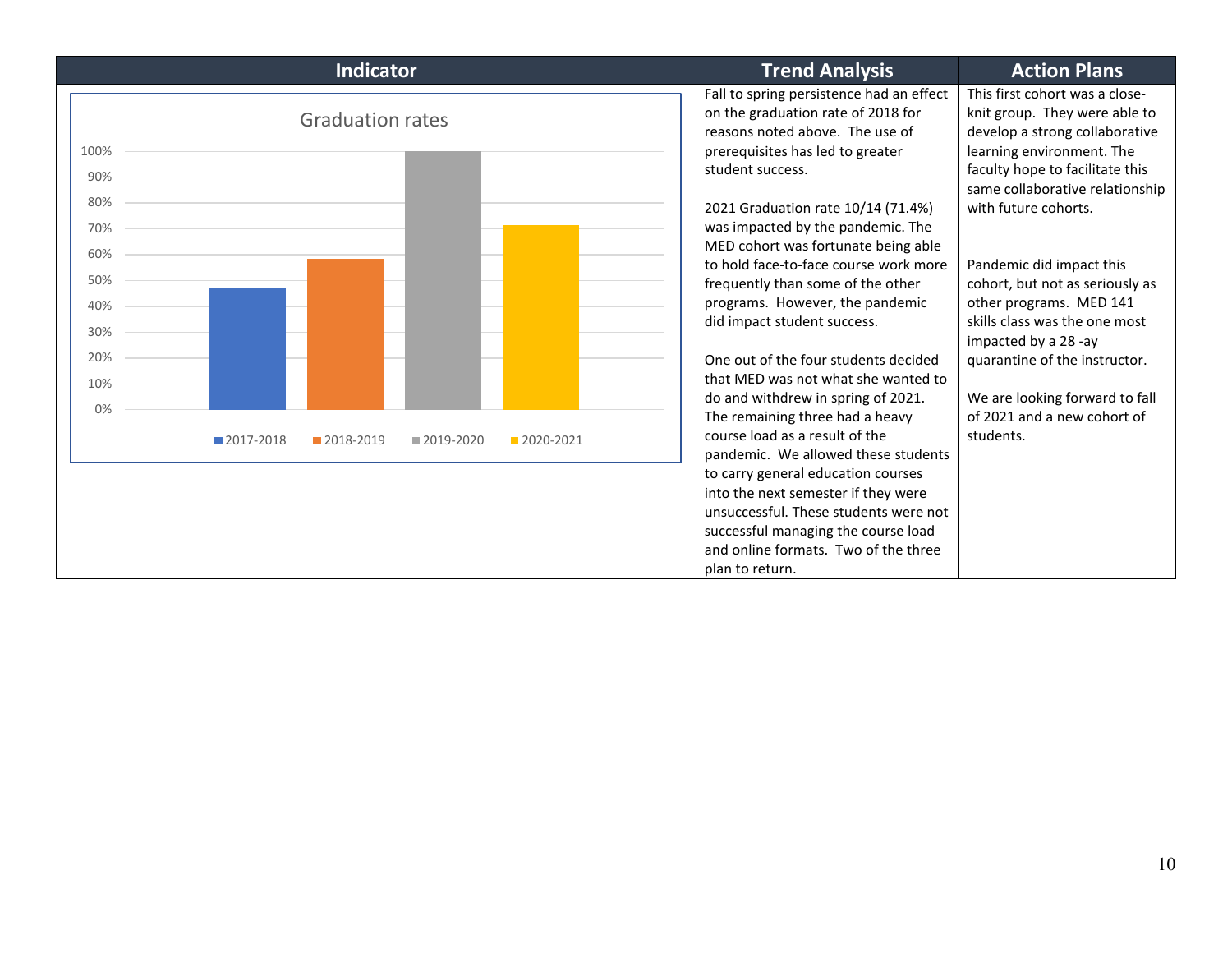| Indicator                                                                                         | <b>Trend Analysis</b>                                                                                                                                                                                                                         | <b>Action Plans</b>                                                                                                              |
|---------------------------------------------------------------------------------------------------|-----------------------------------------------------------------------------------------------------------------------------------------------------------------------------------------------------------------------------------------------|----------------------------------------------------------------------------------------------------------------------------------|
| <b>Job Placement Rates</b><br>100%<br>90%<br>80%<br>70%<br>60%<br>50%<br>40%<br>30%<br>20%<br>10% | Note: 2018-2019 -no cohort due to<br>transition from certificate to diploma.<br>The Medical Assisting Program<br>historically has strong job placement<br>rates. All graduates that seek RMA<br>certification are successful finding<br>work. | Faculty will continue to foster<br>strong relationships with our<br>clinical affiliates.<br>2021- job placement data<br>pending. |
| 0%<br>2017-2018<br>2018-2019<br>2019-2020<br>2020-2021                                            |                                                                                                                                                                                                                                               |                                                                                                                                  |
|                                                                                                   |                                                                                                                                                                                                                                               |                                                                                                                                  |